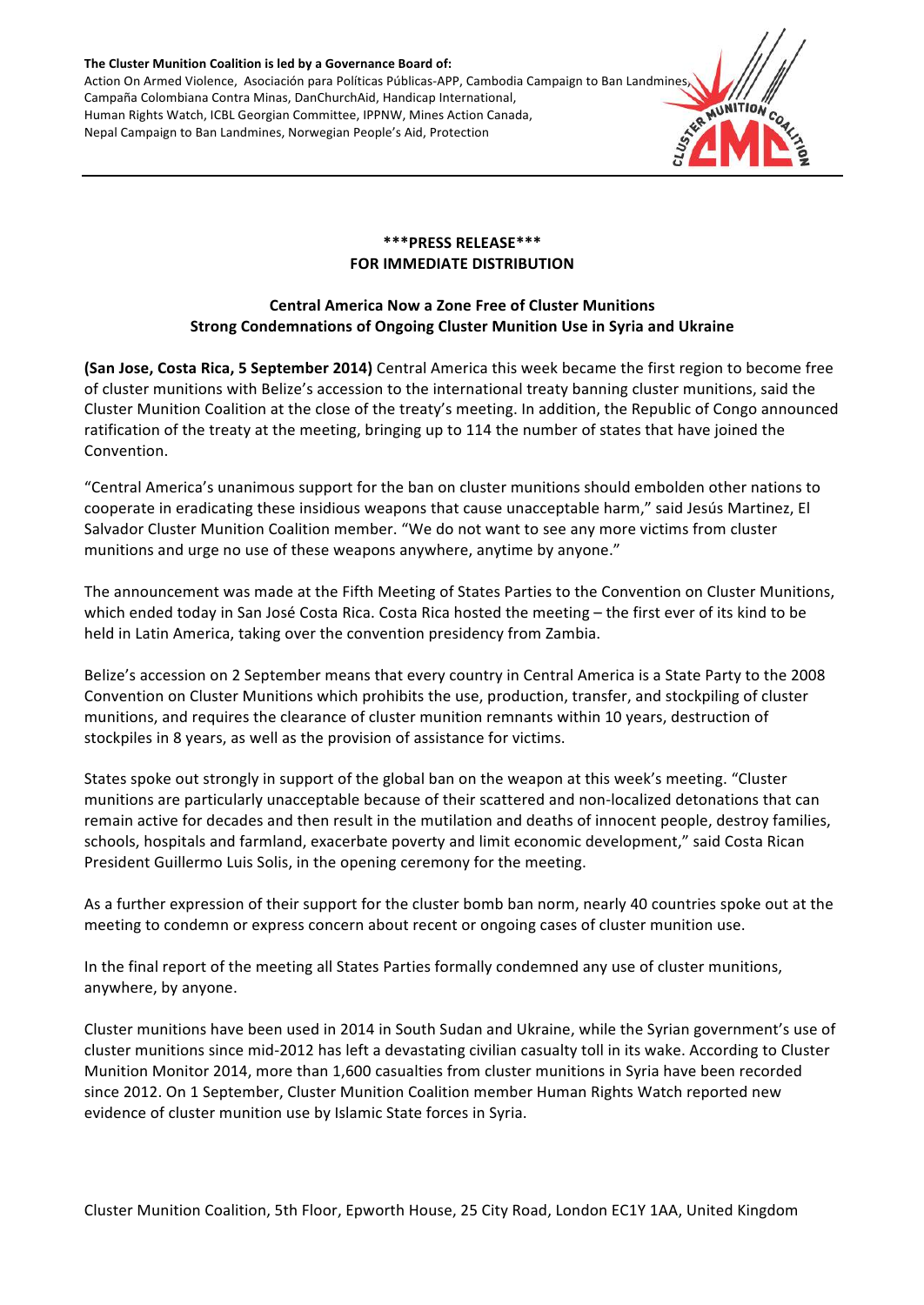"Powerful declarations this week in support of the global ban on this horrific weapon and the resounding condemnations of ongoing use of cluster munitions show how states are committed to consign these weapons to the dustbin of history," said Cluster Munition Coalition Director, Sarah Blakemore.

The strong progress reported on stockpile destruction this week demonstrated a clear commitment by states to eliminating the global threat from cluster munitions. Three States Parties, Denmark, FYR Macedonia, and the United Kingdom, as well as signatory Canada announced that they have destroyed all stockpiles of the weapon since the last formal Convention meeting in Lusaka. Canada also noted that it decided not to retain cluster munitions for training even though permitted to do so under the Convention. Three countries, Italy, Germany and Japan are anticipated to finish their stockpile destruction by 2015.

Many states parties with high contamination from cluster munitions are actively working to meet their treaty obligation to clear the land of cluster munitions and protect the communities still facing a daily threat from such remnants. "The good news is that most countries can clear their territory in less than 5 years with political will, the latest survey methodology, and adequate international support. There are only a few cases where clearance should take longer," said ICBL-CMC Policy Director Tamar Gabelnick. The Cluster Munition Coalition warmly welcomed the announcements by Mauritania and Norway of completion of cluster munition contamination in the past year.

Victim Assistance committee co-chairs Mexico, and Afghanistan - a country highly contaminated by cluster munitions – called for increased international assistance to realize the promise of the convention to safeguard the rights of cluster munition survivors and victims everywhere. The landmark provisions for assistance to victims in the Convention oblige states to provide essential support for victims of this indiscriminate weapon.

"Victims often struggle to access mainstream services because they live far from services, and they are poor. Special efforts are needed so that victims are not left behind in accessing specialized health care or securing employment," said cluster munition survivor and ban advocate from Tajikistan, Umarbek Pulodov, addressing states at the meeting.

Meeting host Costa Rica took over presidency of the Convention from Zambia during the week with a pledge to expand treaty membership and work to strengthen the norm banning cluster munitions as states prepare for the First Review Conference of the Convention, to be held in Dubrovnik, Croatia in September 2015.

**Ends**

# **Notes to the Editor**

Syria cluster bomb use media kit including infographics http://www.stopclustermunitions.org/en-gb/cluster-bombs/use-of-cluster-bombs/cluster-munition-use-insyria/media-kit.aspx

**114 Countries have joined the Convention on Cluster Munitions** http://www.stopclustermunitions.org/en-gb/the-treaty/treaty-status.aspx

**83 Countries have yet to join the Convention on Cluster Munitions** http://www.stopclustermunitions.org/en-gb/the-treaty/treaty-status.aspx

Cluster Munition Coalition, 5th Floor, Epworth House, 25 City Road, London EC1Y 1AA, United Kingdom